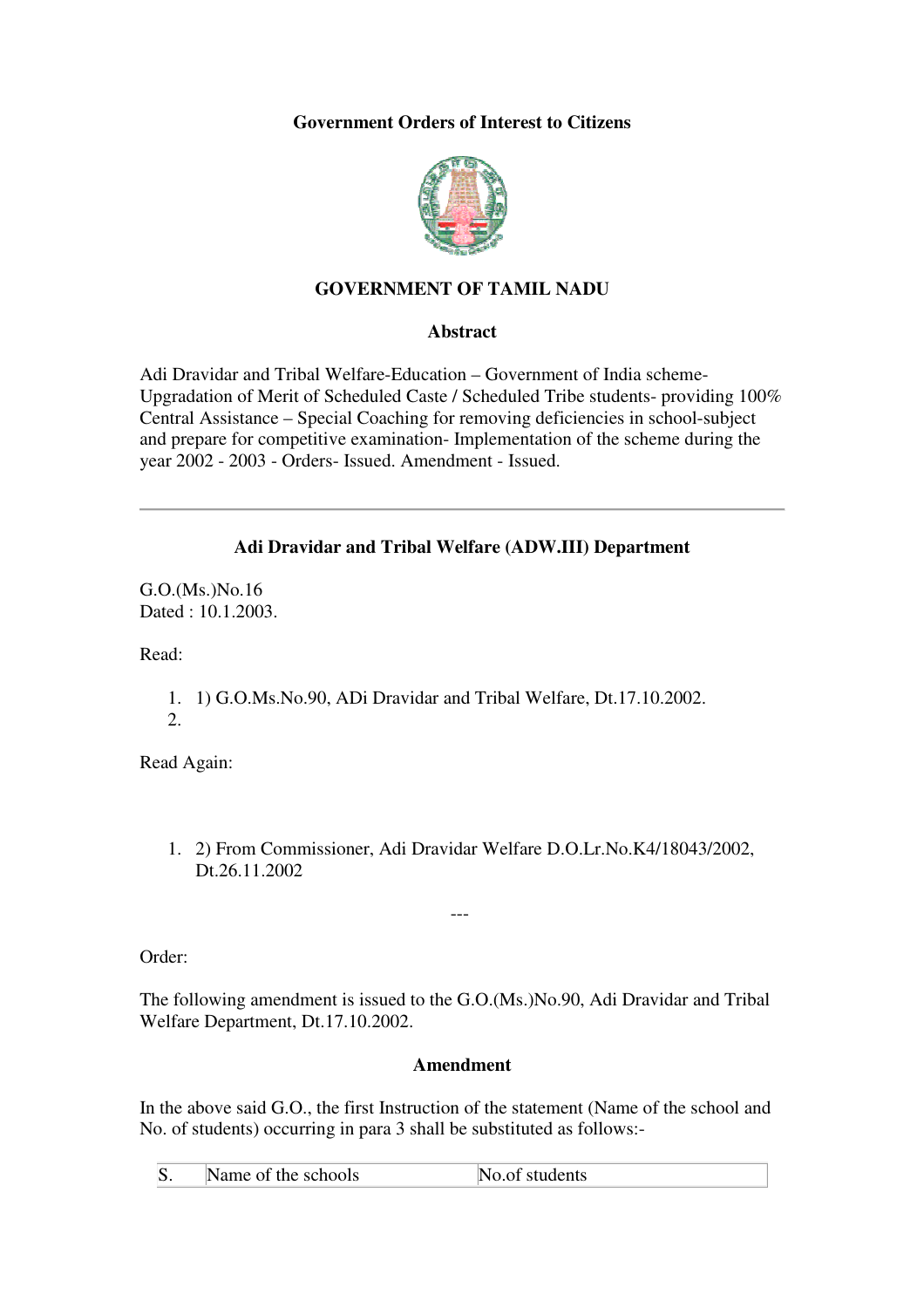|                                                                                          | Scheduled Scheduled<br>Caste | Tribe | Total |
|------------------------------------------------------------------------------------------|------------------------------|-------|-------|
| Government Adi Dravidar Welfare 24<br>Higher Secondary school,<br>Kannigapuram, Chennai. |                              |       | 24    |
| Government Adi Dravidar Welfare 26<br>Higher Secondary school,<br>Kalangani, Namakkal.   |                              |       | 29    |
| Total                                                                                    | 50                           |       | 53    |

2) This order issues with concurrence of the Finance Department vide its U.O.No.89034 / SW / 02,Dt.16.12.2002.

> P.SELVAM, SECRETARY TO GOVERNMENT

To

The Commissioner of Adi Dravidar Welfare, Chennai.5

The Director of Tribal Welfare, Chennai.5

The Director of School Education, Chennai.6

The Accountant General, Chennai.18 / Chennai.6 / Chennai.18 / Chennai.9

The Pay and Accounts Officer, Chennai.5

The Director, Government Data Centre, Chennai.25

Copy to:

The Education Department, Chennai.9

The Planning and Development Department, Chennai.9.

The Finance (BG.II/SW) Department, Chennai.9.

The Secretary to Government of India, Ministry of Social Justice and Empowerment, Shasthri Bhavan, New Delhi.

The Secretary to Government of India, Ministry of Tribal Affairs, Shasthri Bhavan, New Delhi.

The Collector / District Adi Dravidar and Tribal Welfare Officer, Chennai, Namakkal, Trichirapalli. Districts.